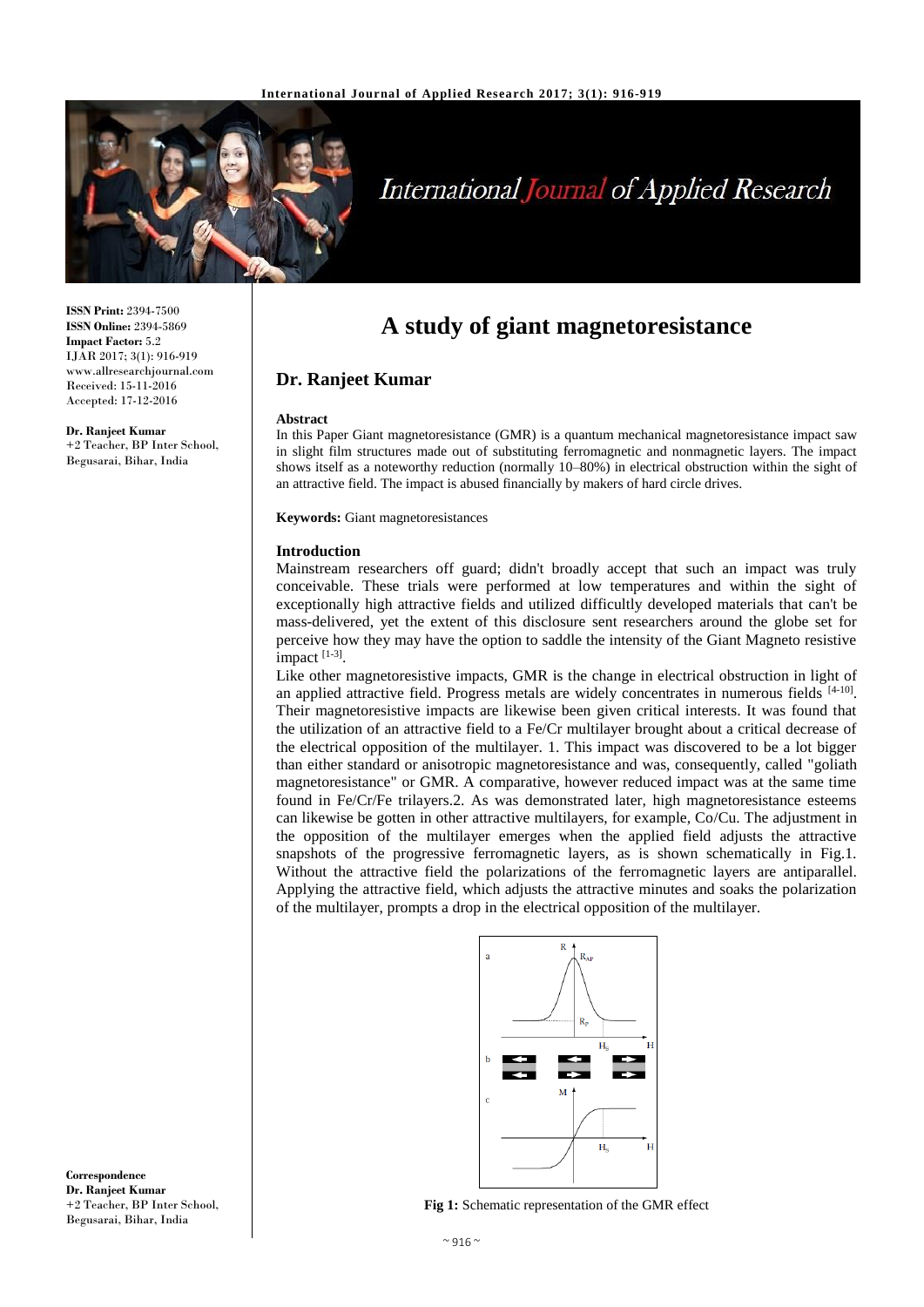GMR can be subjectively perceived utilizing the Mott model, which was acquainted as ahead of schedule as 1936 with clarify the abrupt increment in resistivity of ferromagnetic metals as they are warmed over the Curie temperature. There are two central matters proposed by Mott:

To start with, the electrical conductivity in metals can be depicted regarding two to a great extent autonomous leading channels, comparing to the up-turn and down-turn electrons, which are recognized by the projection of their twists along the quantization hub. The likelihood of turn flip dispersing measures in metals is ordinarily little when contrasted with the likelihood of the dissipating measures in which the turn is moderated. This implies the up-turn and down-turn electrons don't blend over significant distances and, subsequently, the electrical conduction happens in equal for the two turn channels [1-3] .

Second, in ferromagnetic metals the dispersing paces of the up-turn and down-turn electrons are very extraordinary, whatever the idea of the dissipating focuses is. The band structure in a ferromagnet is trade part, so the thickness of states isn't the equivalent for up-turn and down-turn electrons at the Fermi energy. Dissipating rates are relative to the thickness of states, so the dispersing rates and in this way resistivities are distinctive for electrons of various turn. Utilizing Mott's contentions it is direct to clarify GMR. We expect that the dispersing is solid for electrons with turn antiparallel to the polarization heading, and is feeble for electrons with turn corresponding to the charge bearing. This should mirror the lopsidedness in the thickness of states at the Fermi level, as per Mott's subsequent contention. For the equal adjusted attractive layers, the upturn electrons go through the structure nearly without dissipating, on the grounds that their turn is corresponding to the polarization of the layers. Unexpectedly, the downturn electrons are dispersed unequivocally inside both ferromagnetic layers, in light of the fact that their turn is antiparallel to the charge of the layers. Since conduction happens in equal for the two turn channels, the complete resistivity of the multilayer is resolved for the most part by the profoundly conductive up-turn electrons and has all the earmarks of being low. For the antiparallel-adjusted multilayer, both the up-turn and down-turn electrons are dissipated firmly inside one of the ferromagnetic layers, in light of the fact that inside the one of the layers the turn is antiparallel to the charge course. Subsequently, for this situation the absolute resistivity of the multilayer is high.

# **Types of GMR**

**Multilayer GMR:** In multilayer GMR two or more ferromagnetic layers are separated by a very thin (about 1 nm) non-ferromagnetic spacer (e.g. Fe/Cr/Fe). At certain thicknesses the RKKY coupling between adjacent ferromagnetic layers becomes antiferromagnetic, making it energetically preferable for the magnetizations of adjacent layers to align in anti-parallel. The electrical resistance of the device is normally higher in the anti-parallel case and the difference can reach more than 10% at room temperature. The interlayer spacing in these devices typically corresponds to the second antiferromagnetic peak in the AFM-FM oscillation in the RKKY coupling.

The GMR effect was first observed in the multilayer configuration, with much early research into GMR focusing on multilayer stacks of 10 or more layers.

**Spin valve GMR:** In spin valve GMR two ferromagnetic layers are separated by a thin non-ferromagnetic spacer  $(\sim 3)$ nm), but without RKKY coupling. If the coercive fields of the two ferromagnetic electrodes are different it is possible to switch them independently. Therefore, parallel and antiparallel alignment can be achieved, and normally the resistance is again higher in the anti-parallel case. This device is sometimes also called a spin valve.

Research to improve spin valves is intensely focused on increasing the MR ratio by practical methods such as increasing the resistance between individual layers interfacial resistance, or by inserting half metallic layers into the spin valve stack. These work by increasing the distances over which an electron will retain its spin and by enhancing the polarization effect on electrons by the ferromagnetic layers and the interface. The magnetic properties of nanostructures are dominated by surface and interface effects due to the high local ratio of atoms as compared to the bulk.

**Pseudo-spin GMR:** Pseudo-spin valve devices are very similar to the spin valve structures. The significant difference is the coercivities of the ferromagnetic layers. In a pseudo-spin valve structure a soft magnet will be used for one layer; where as a hard ferromagnet will be used for the other. This allows the applied field to flip the magnetization of one layers before the other, thus providing the same antiferromagnetic affect that is required for GMR devices. For pseudo-spin valve devices to work they generally require the thickness of the non-magnetic layer to be thick enough so that exchange coupling is kept to a minimum. It is imperative to prevent the interaction between the two ferromagnetic layers in order to exercise complete control over the device.

**Granular GMR:** Granular GMR is an effect that occurs in solid precipitates of a magnetic material in a non-magnetic matrix. To date, granular GMR has only been observed in matrices of copper containing cobalt granules. The reason for this is that copper and cobalt are immiscible, and so it is possible to create the solid precipitate by rapidly cooling a molten mixture of copper and cobalt. Granule sizes vary depending on the cooling rate and amount of subsequent annealing. Granular GMR materials have not been able to produce the high GMR ratios found in the multilayer counterparts.



**Fig 2:** Various structures in which GMR can be observed: magnetic multilayer

**Comparison of four different types of GMR:** Various structures in which GMR can be observed: magnetic multilayer (a), pseudo spin valve (b), spin valve (c) and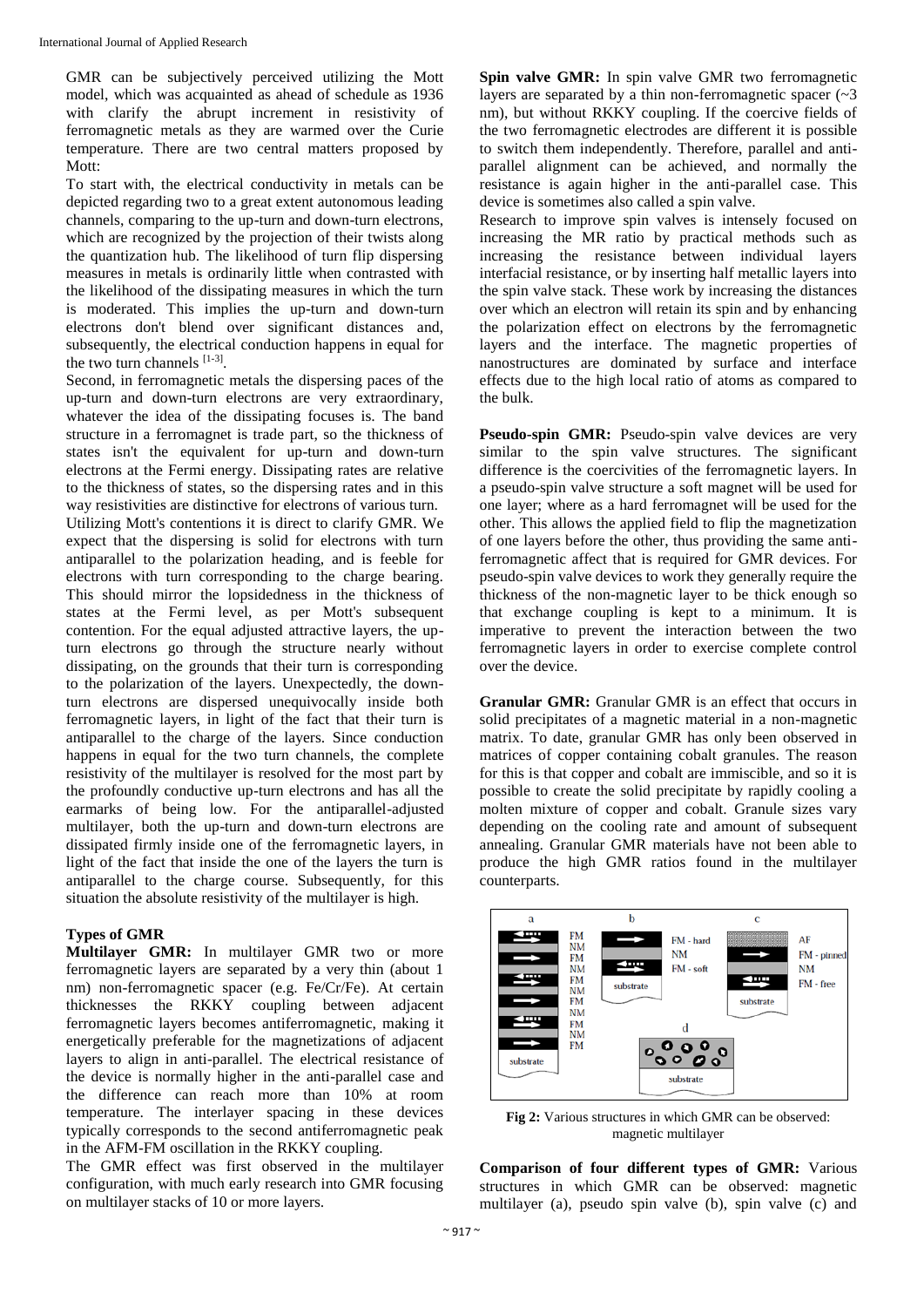granular thin film (d). Note that the layer thickness is of the order of a few nanometers, whereas the lateral dimensions can vary from micrometers to centimetres. In the magnetic multilayer (a) the ferromagnetic layers (FM) are separated by nonmagnetic (NM) spacer layers. Due to antiferromagnetic interlayer exchange coupling they are aligned antiparallel at zero magnetic field as is indicated by the dashed and solid arrows. At the saturation field the magnetic moments are aligned parallel (the solid arrows). In the pseudo spin valve (b) the GMR structure combines hard and soft magnetic layers. Due to different coercivities, the switching of the ferromagnetic layers occurs at different magnetic fields providing a change in the relative orientation of the magnetizations. In the spin valve (c) the top ferromagnetic layer is pinned by the attached antiferromagnetic (AF) layer. The bottom ferromagnetic layer is free to rotate by the applied magnetic field. In the granular material (d) magnetic precipitates are embedded in the non-magnetic metallic material. In the absence of the field the magnetic moments of the granules are randomly oriented. The magnetic field aligns the moments in a certain direction.

### **Application of GMR**

The largest technological application of GMR is in the data storage industry. IBM was first to put on the market hard disks based on GMR technology, and nowadays all disk drives make use of this technology.



**Fig 3:** Structure of hard disk and GMR head



**Fig 4:** Illustration of reading and writing

The GMR read head sensor in a hard plate is assembled utilizing a turn valve. Turn valve obstruction exhibits a lofty change in the little field range near H=0. As the attractive pieces on the hard drive pass under the read head, the attractive arrangement of the detecting layer in the turn valve changes bringing about the opposition change.

As the read head disregards the circle, the free layer moves its attractive direction to coordinate that of the spot. So in some cases the bearing of the free layer's attractive field is lined up with the field of the stuck layer (which never shows signs of change), and now and then it is inverse. At the point when they are adjusted, a large portion of their electrons will have the equivalent up or down turn. As a portion of these electrons go through the layers as current, there will be insignificant dissipating. The low obstruction implies a current will be distinguished, and the PC registers a 1 cycle. At the point when the free layer's attractive direction changes to inverse that of the stuck layer, there's a vastly different outcome. The electrons in the two layers have restricting twists. So as the current goes through the polarized layers, those electrons will disperse in either of them, bringing about an a lot more fragile current and a 0 bit.

#### **Conclusion**

This reorientation of the attractive minutes modifies both the electronic structure and the dispersing of the conduction electrons in these frameworks, which causes the adjustment in the obstruction. Different sorts of attractive layered structures have been discovered which show sizable estimations of GMR. Most elevated qualities are acquired in